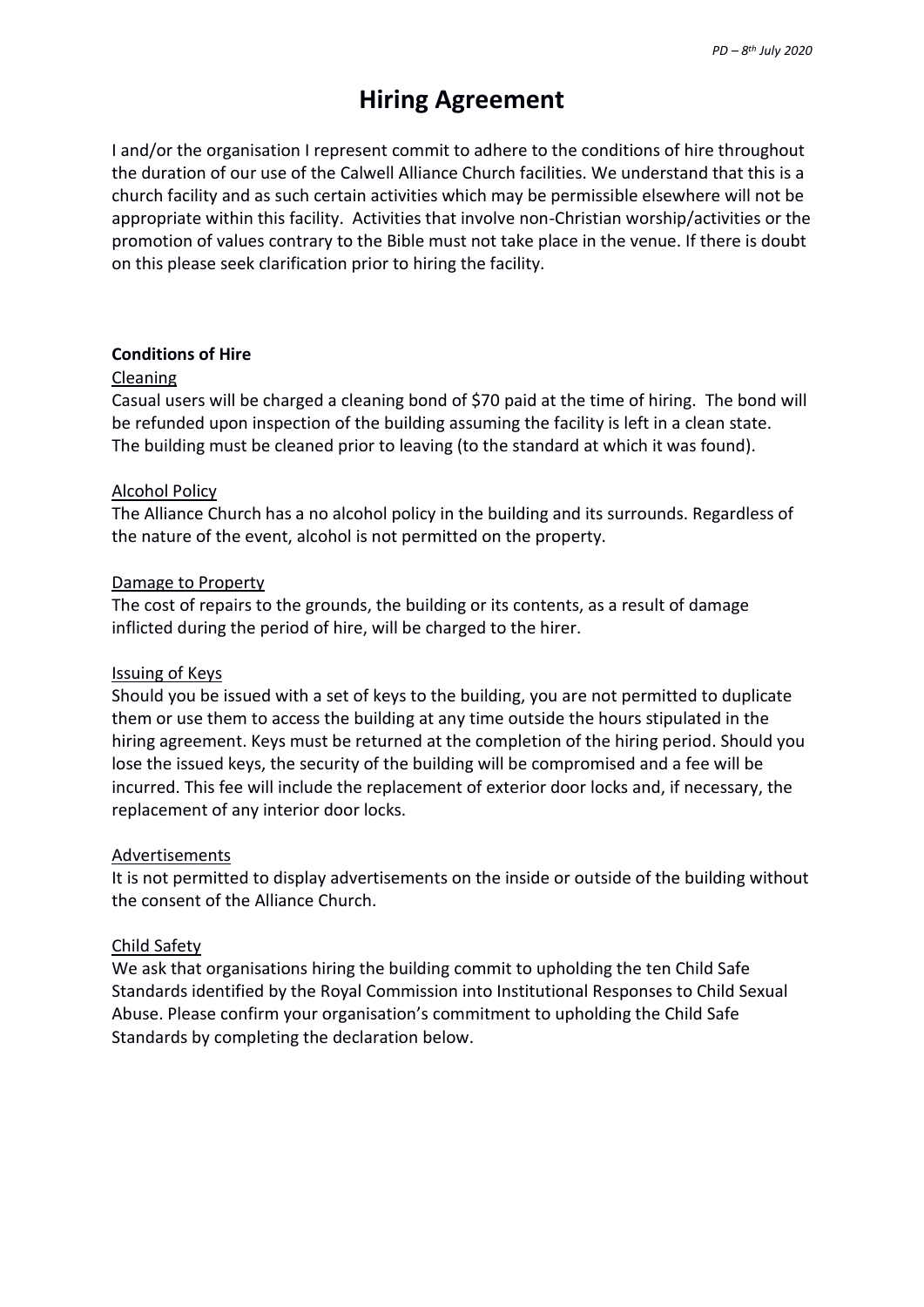# **Declaration of Commitment to Child Safe Standards**

| Our organisation,            | commits to uphold the following |
|------------------------------|---------------------------------|
| <b>Child Safe Standards:</b> |                                 |

- 1. Child safety is embedded in institutional leadership, governance and culture
- 2. Children participate in decisions affecting them and are taken seriously
- 3. Families and communities are informed and involved
- 4. Equity is upheld, and diverse needs are taken into account
- 5. People working with children are suitable and supported
- 6. Processes to respond to complaints of child sexual abuse are child-focused
- 7. Staff are equipped with the knowledge, skills and awareness to keep children safe through continual education and training
- 8. Physical and online environments minimise the opportunity for abuse to occur
- 9. Implementation of the Child Safe Standards is continuously reviewed and improved
- 10. Policies and procedures document how the institution is child safe.

Our organisation understands and accepts that compliance with the Child Safe Standards is a condition of any lease or licence to occupy or otherwise use any property or facilities of the Alliance Church Calwell.

| Date: |  |
|-------|--|

For more information about the Child Safe Standards please see [https://www.kidsguardian.nsw.gov.au/child-safe-organisations/become-a-child-safe](https://www.kidsguardian.nsw.gov.au/child-safe-organisations/become-a-child-safe-organisation/child-safe-standards)[organisation/child-safe-standards.](https://www.kidsguardian.nsw.gov.au/child-safe-organisations/become-a-child-safe-organisation/child-safe-standards)

I understand all the above conditions of agreement and will comply with them YES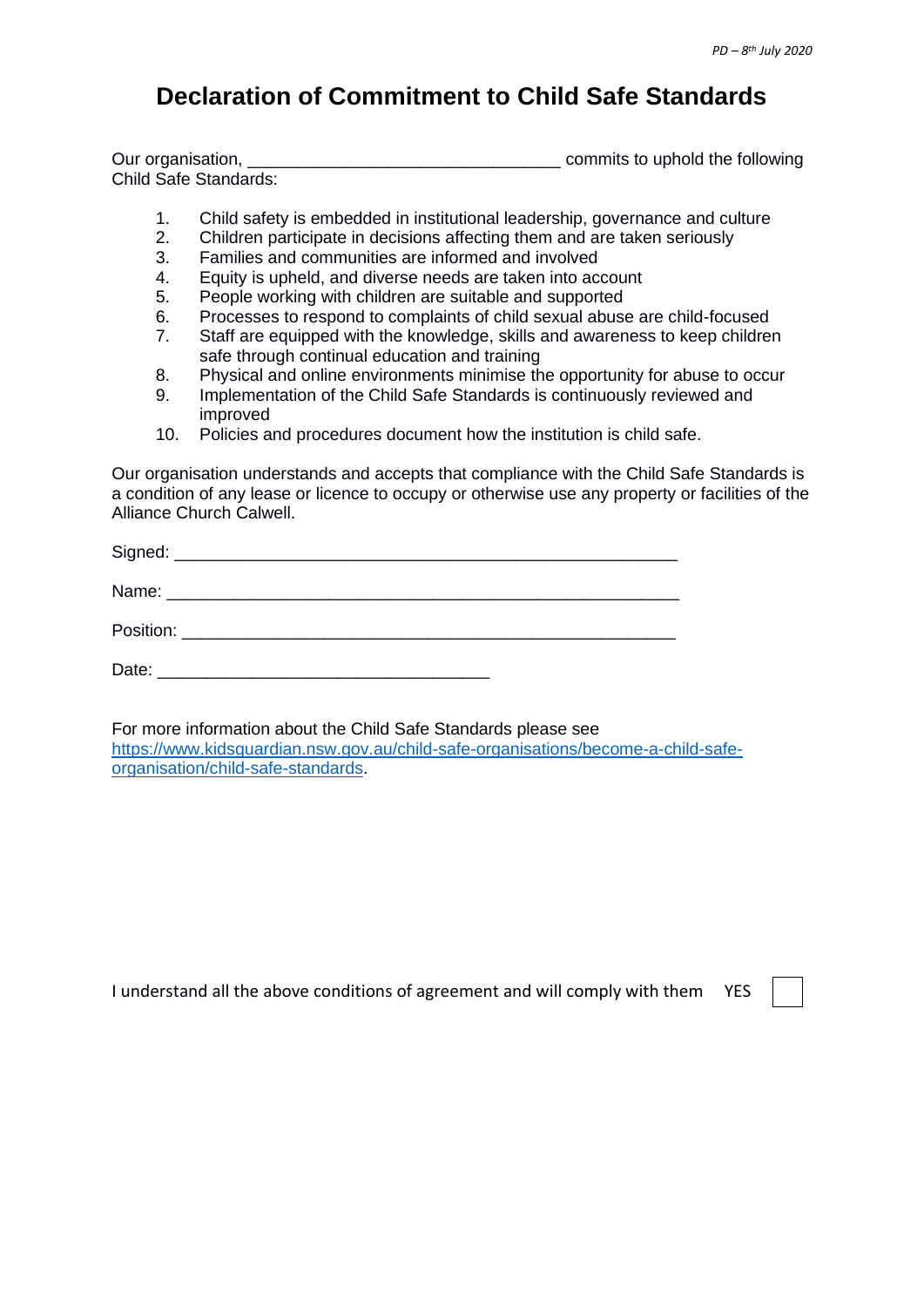# COVID 19 Safety Agreement

Due to the ongoing COVID 19 pandemic, extra safety measures will be put in place for those hiring the Alliance Church Calwell.

# Cleaning

Although the building will be clean at the time of hire, you may wish to take extra precautions by wiping down some hard surfaces of concern. Both detergent and disinfectant are provided. Detergent is in the sink-cupboard. Disinfectant is in the top right-hand cupboard as you face the back-car park from the kitchen.

When cleaning up after your event, please ensure that after general cleaning, you disinfect hard surfaces particularly noting chairs, tables and bench tops.

## Physical Distancing

Attendees are required to keep a minimum distance of 1.5m from one another. This rule applies to children as well as adults. Please encourage an environment where physical distancing is taken **very** seriously.

The 4 square metre rule requires that the number of attenders do not exceed the following limits in the following rooms.

Main Auditorium - 255 m2 max attenders = 63 Coffee Area - 80 m2 max attenders = 20 Kitchen – 14.8 m2 max attenders =  $3$ Back Room - 42 m2 max attenders = 10

## Hygiene

Encourage people to thoroughly wash their hands regularly. Please provide your own hand sanitiser for those attending your function and encourage its use particularly before eating and drinking.

## Records

You will be responsible to keep a record of all those attending your event. If you are a regular hirer, this record will need to be maintained for every meeting. The record will include name, address, mobile and email. This is necessary due to any possible community transfer of the virus and the potential need to contact trace. We suggest you keep such records for at least six months.

Hirer's Name

Signature \_\_\_\_\_\_\_\_\_\_\_\_\_\_\_\_\_\_\_\_\_\_\_\_\_\_\_\_\_\_\_\_\_\_\_\_\_\_\_\_\_\_\_\_\_

| Date |  |
|------|--|
|      |  |